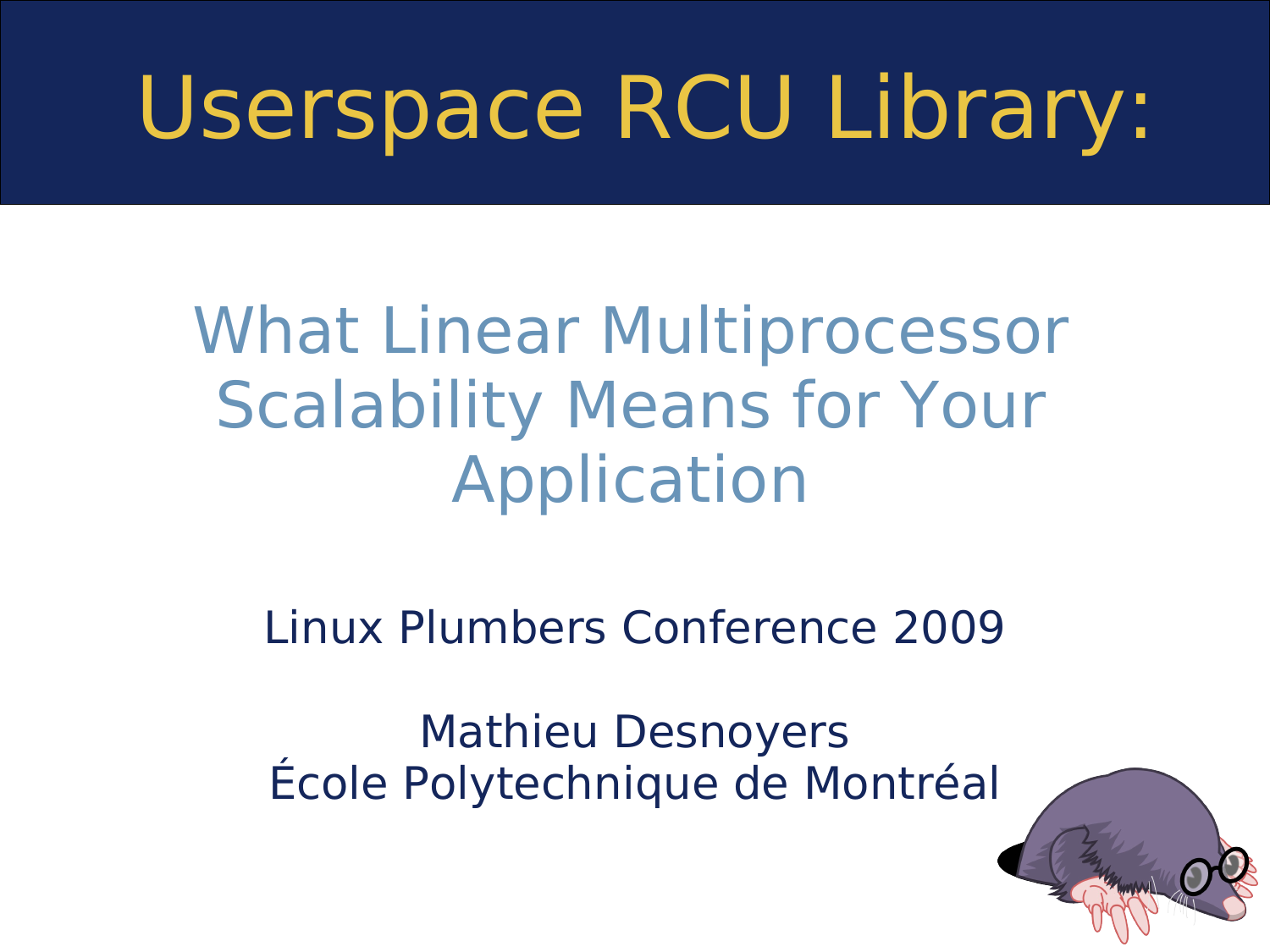### > Mathieu Desnoyers

- Author/maintainer of :
	- LTTV (Linux Trace Toolkit Viewer)
		- $\cdot$  2003-...
	- LTTng (Linux Trace Toolkit Next Generation)
		- $2005...$
	- Immediate Values
		- $\cdot$  2007...
	- Tracepoints
		- $2008...$
	- Userspace RCU Library
		- $\cdot$  2009-...

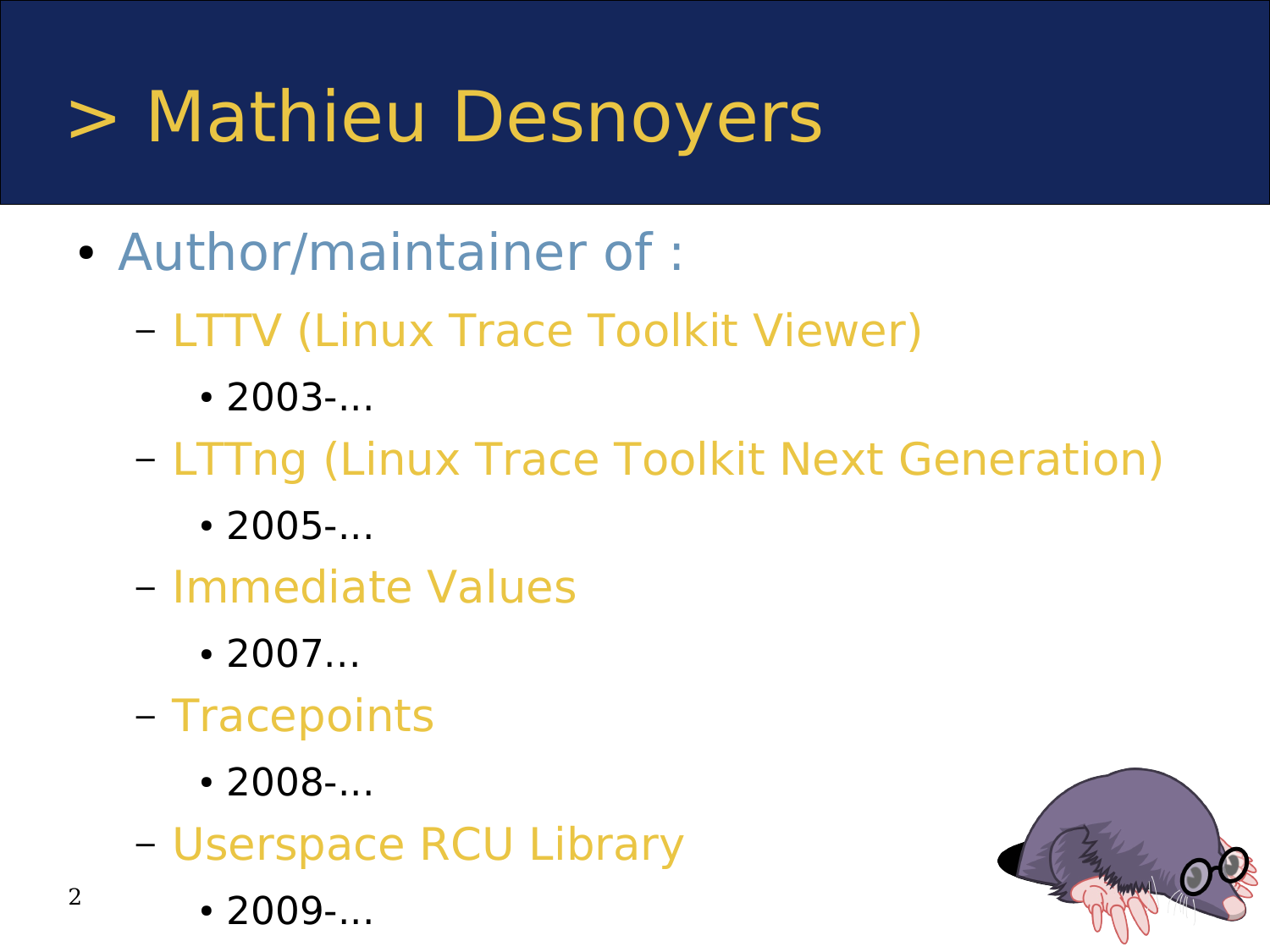### > Contributions by

- Paul E. McKenney
	- IBM Linux Technology Center
- Alan Stern
	- Rowland Institute, Harvard University
- Jonathan Walpole
	- Computer Science Department, Portland State University
- Michel Dagenais
	- Computer and Software Engineering D
- 3 École Polytechnique de Montréal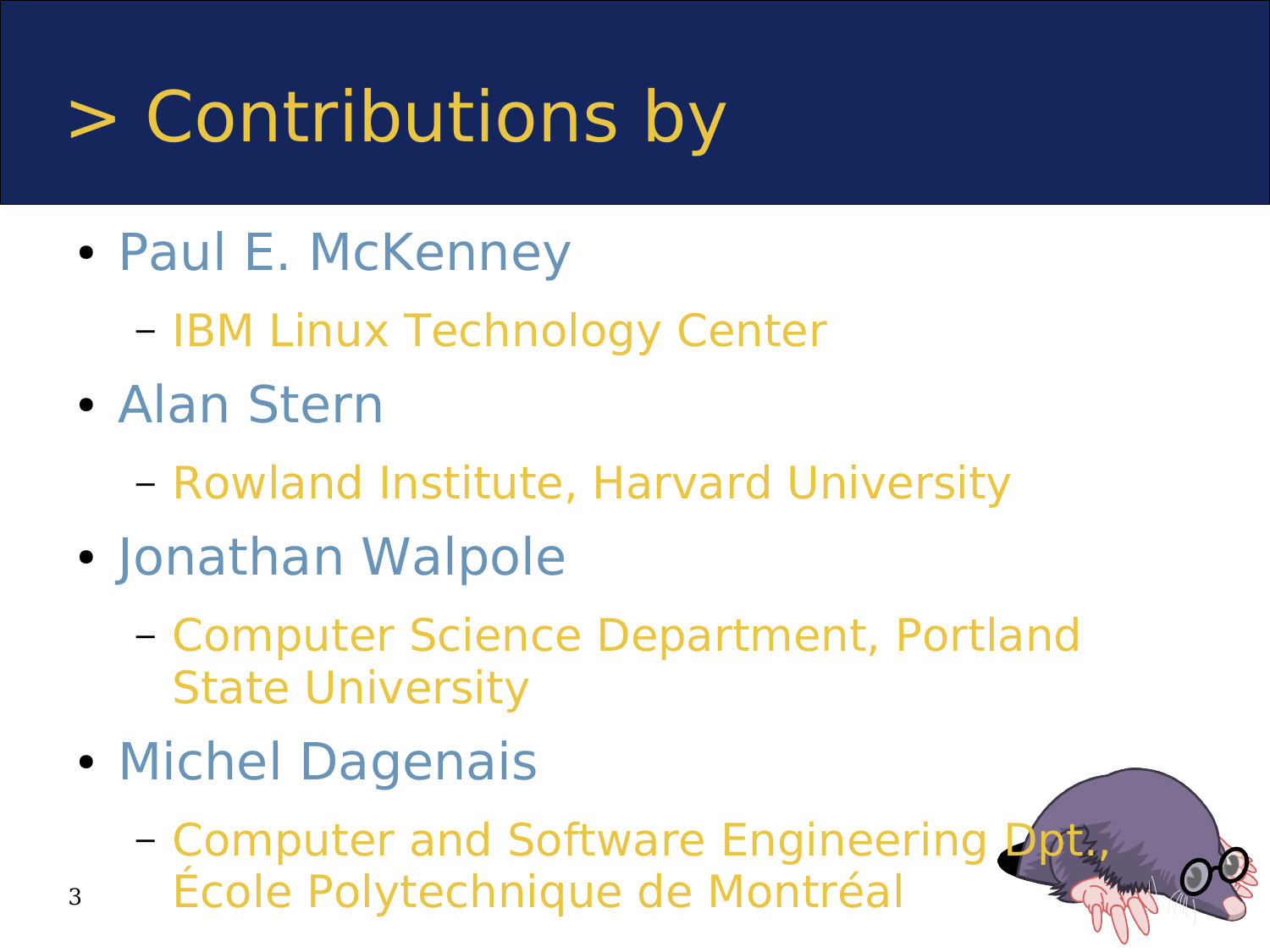### > Summary

- RCU Overview
- Kernel vs Userspace RCU
- Userspace RCU Library
- Benchmarks
- RCU-Friendly Applications

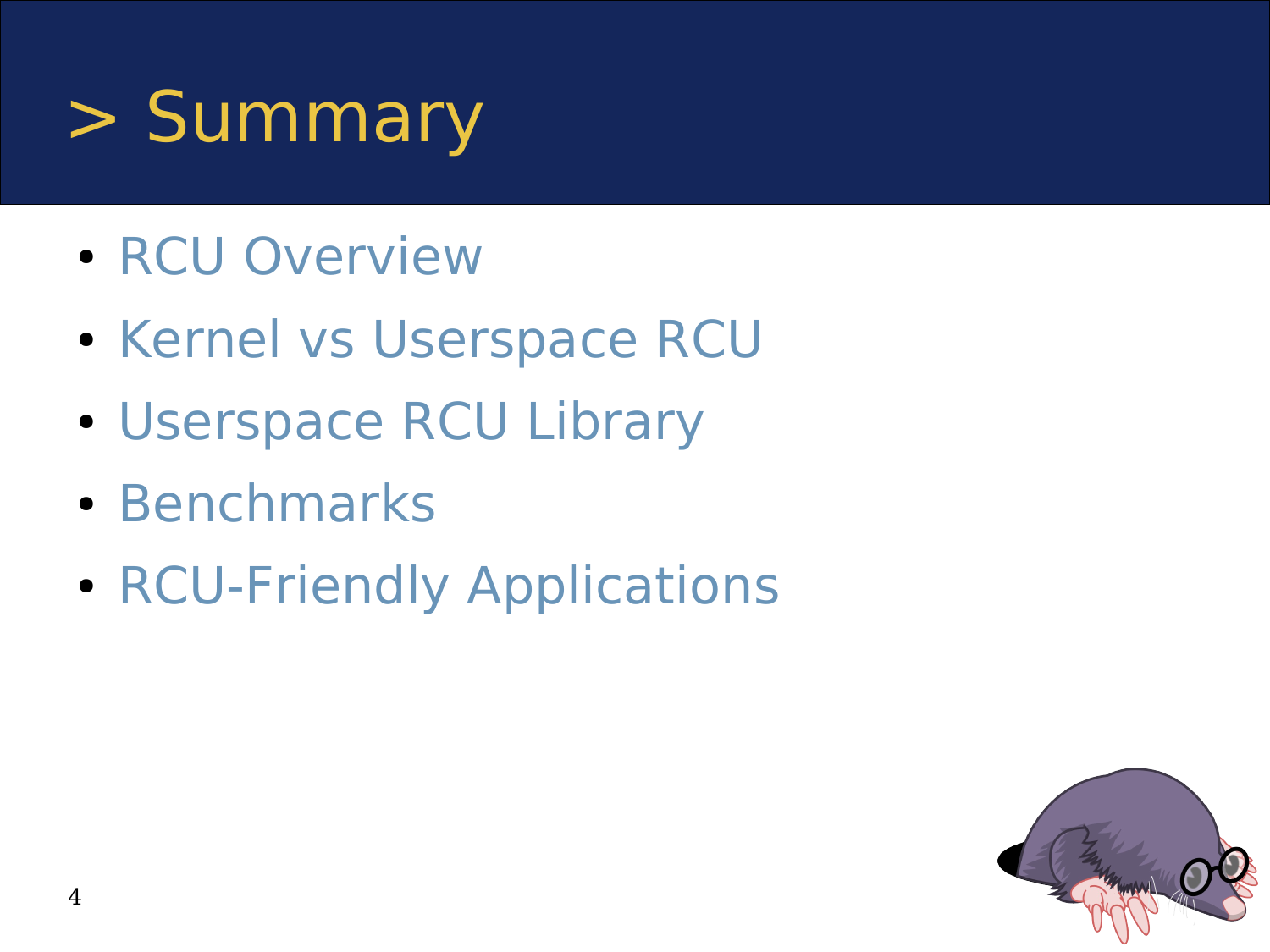### > Linux Kernel RCU Usage



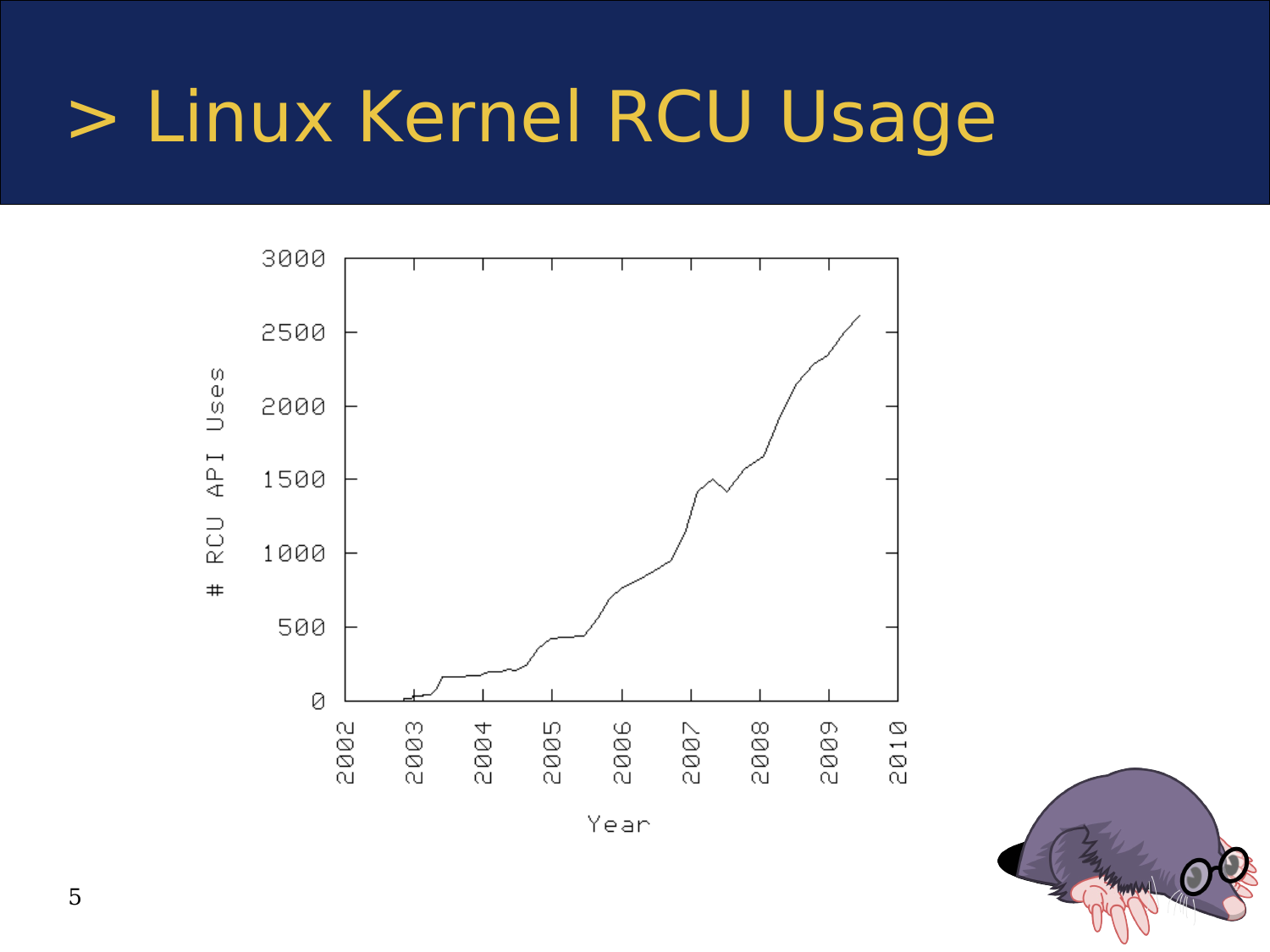### > RCU Overview

- Relativistic programming
	- Updates seen in different orders by CPUs
	- Tolerates conflicts
- Linear scalability
- Wait-free read-side
- Efficient updates
	- Only a single pointer exchange needs exclusive access

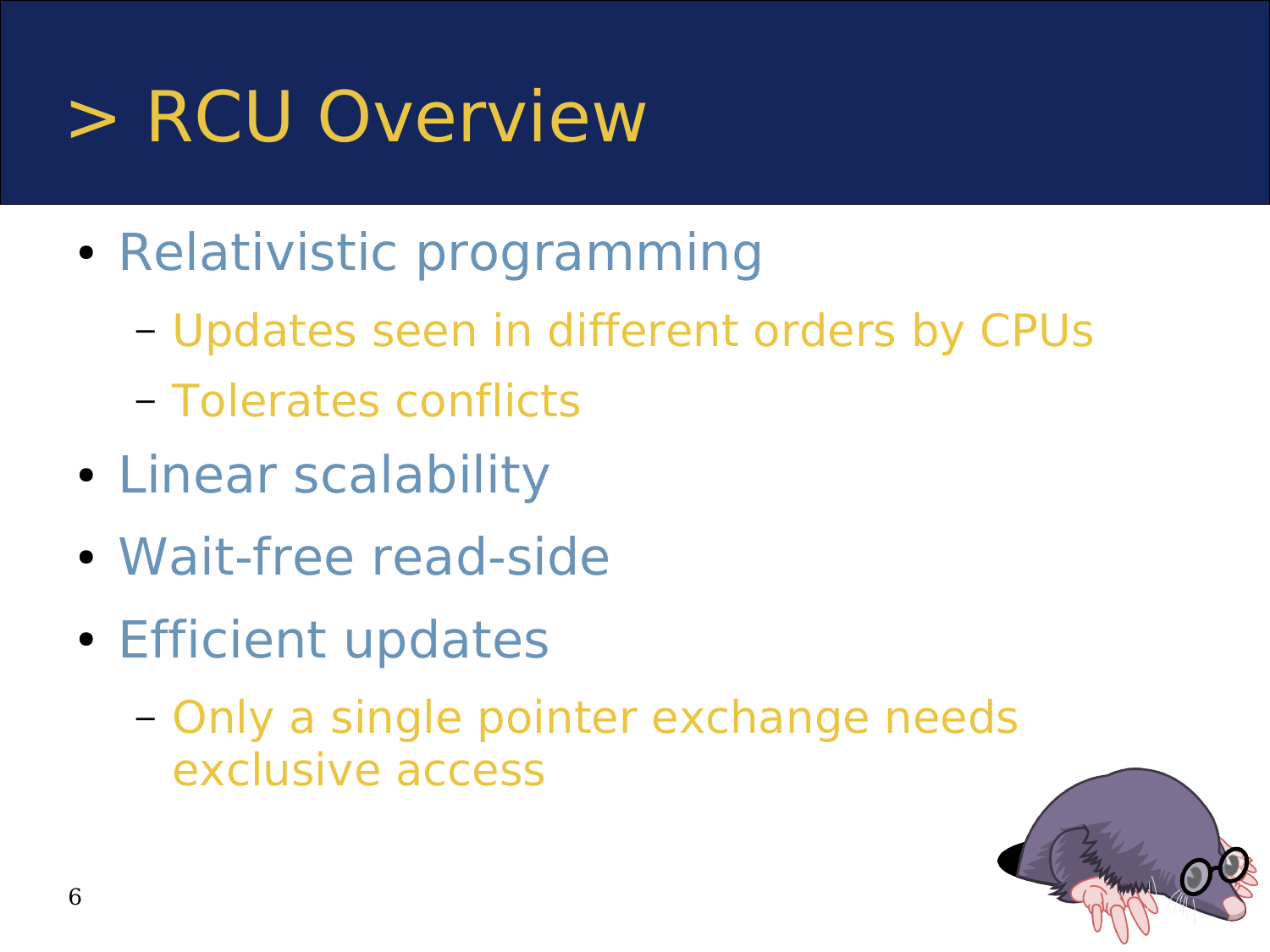### > Schematic of RCU Update and Read-Side C.S.



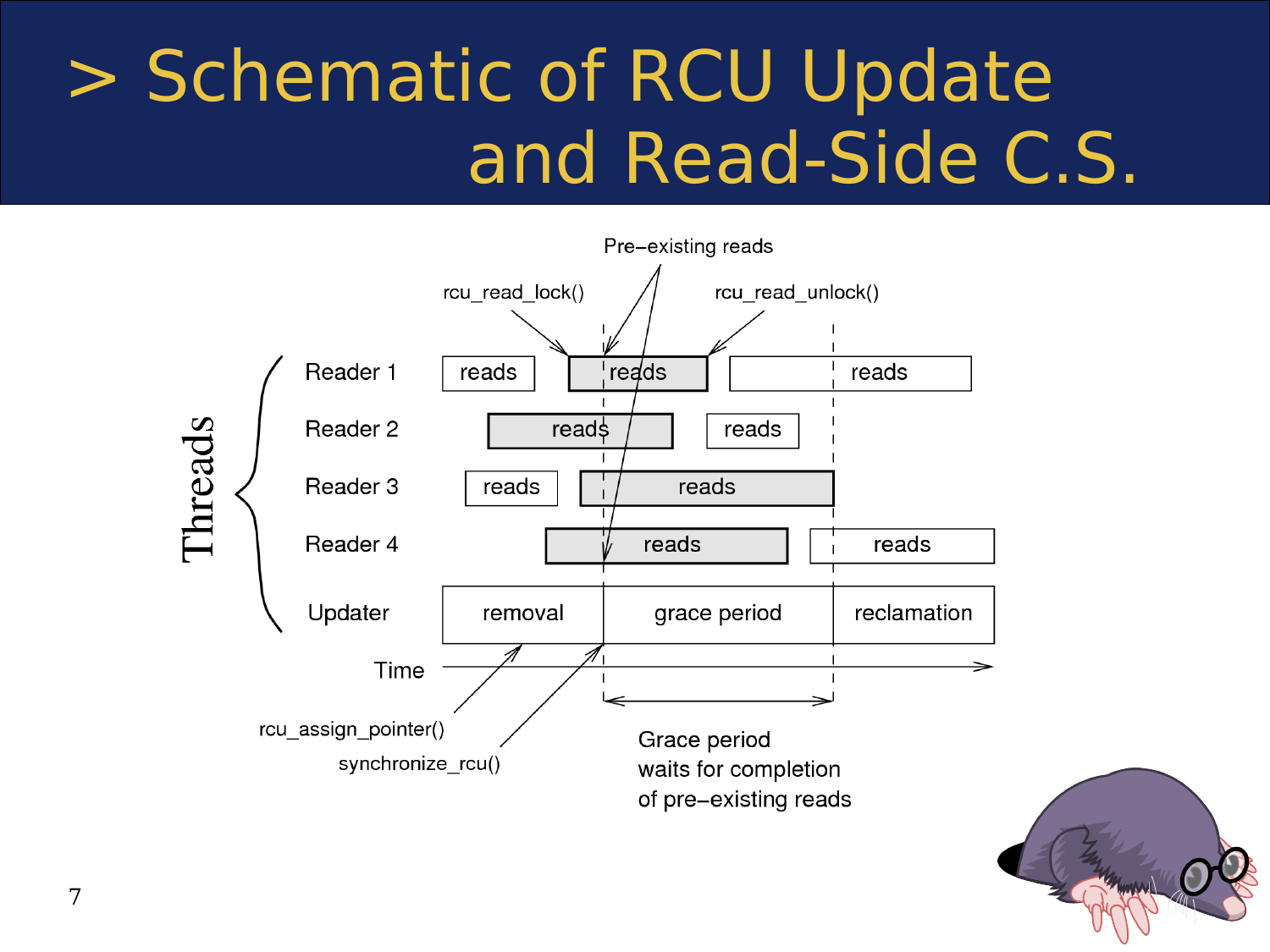### > RCU Linked-List Deletion



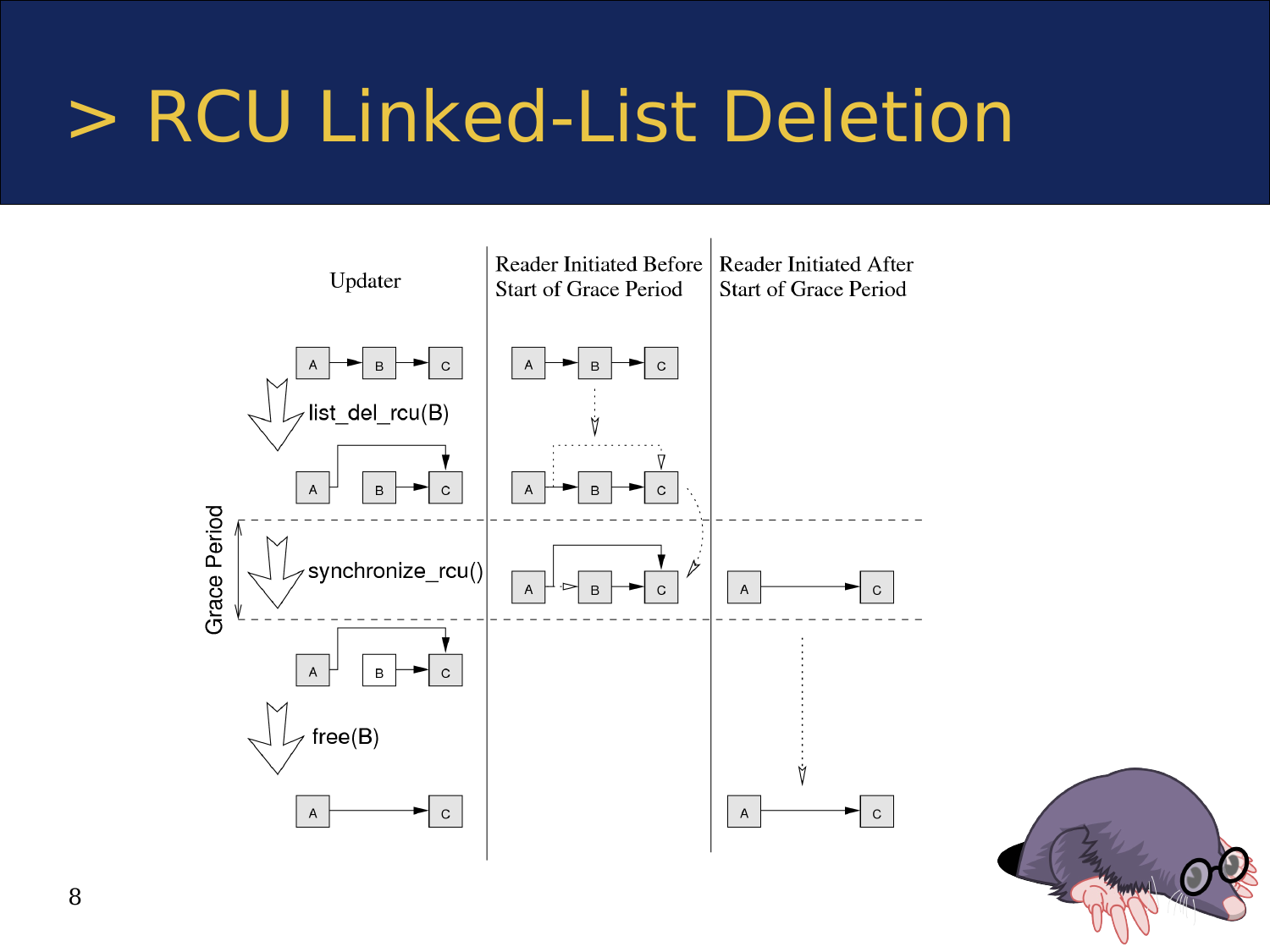### > Kernel vs Userspace RCU

- Quiescent state
	- Kernel threads
		- Wait for kernel pre-existing RCU read-side C.S. to complete
	- User threads
		- Wait for process pre-existing RCU read-side C.S. to complete

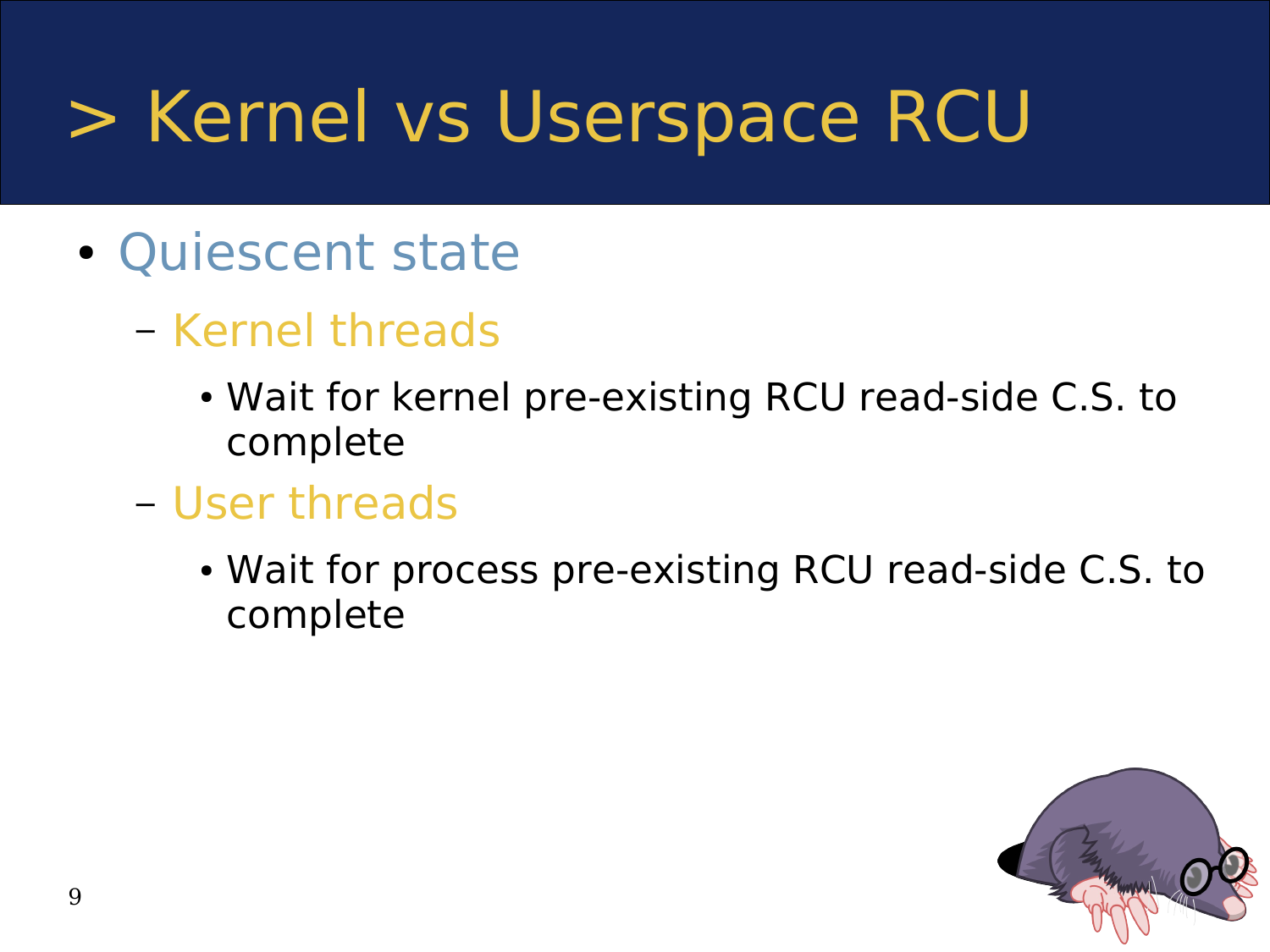### > Userspace RCU Library

- QSBR
	- liburcu-qsbr.so
- Generic RCU
	- liburcu-mb.so
- Signal-based RCU
	- liburcu.so
- call rcu()
	- liburcu-defer.so

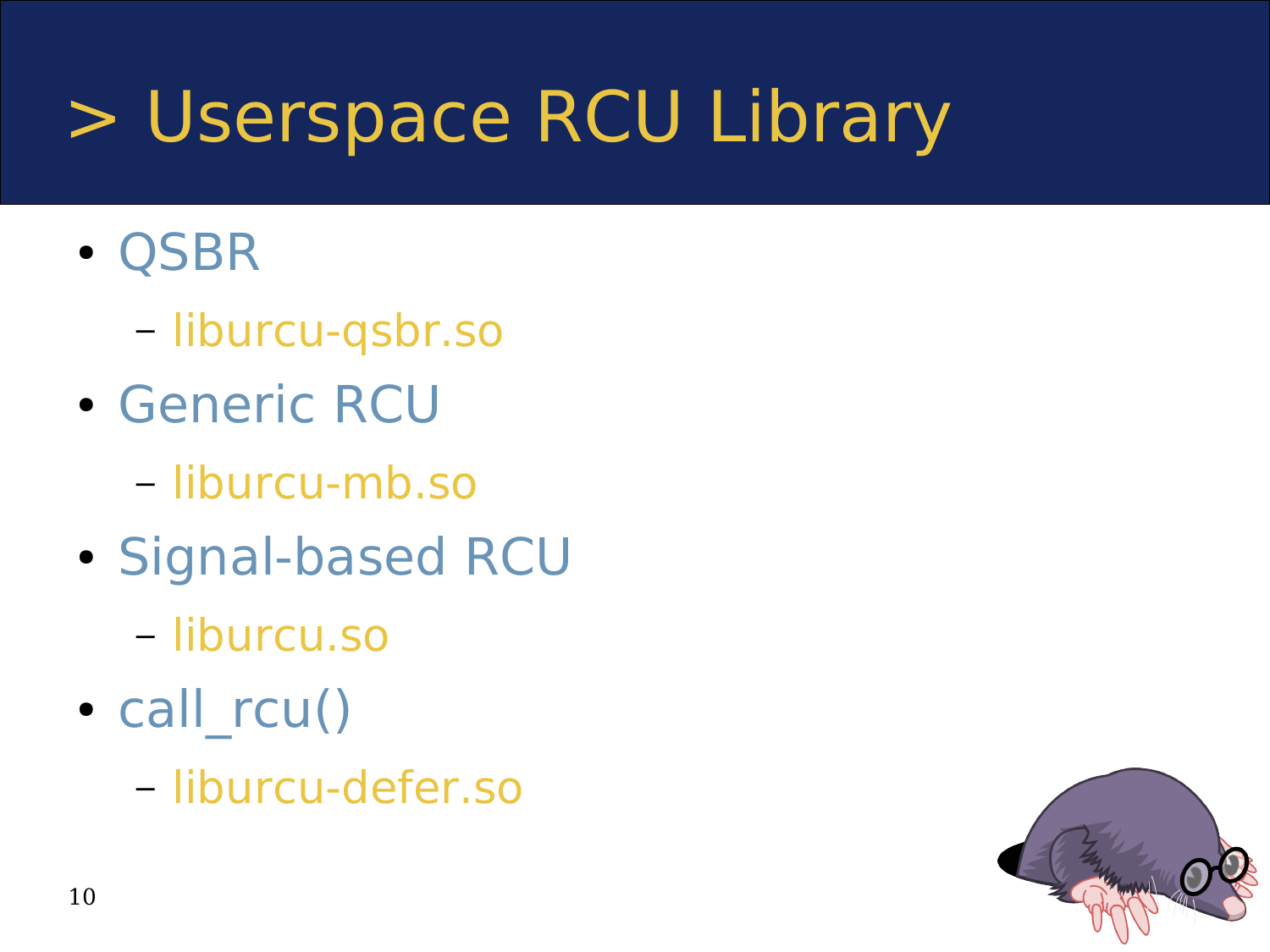

- Detection of quiescent state:
	- Each reader thread calls rcu quiescent state() periodically.
- Require application modification
- Read-side with very low overhead

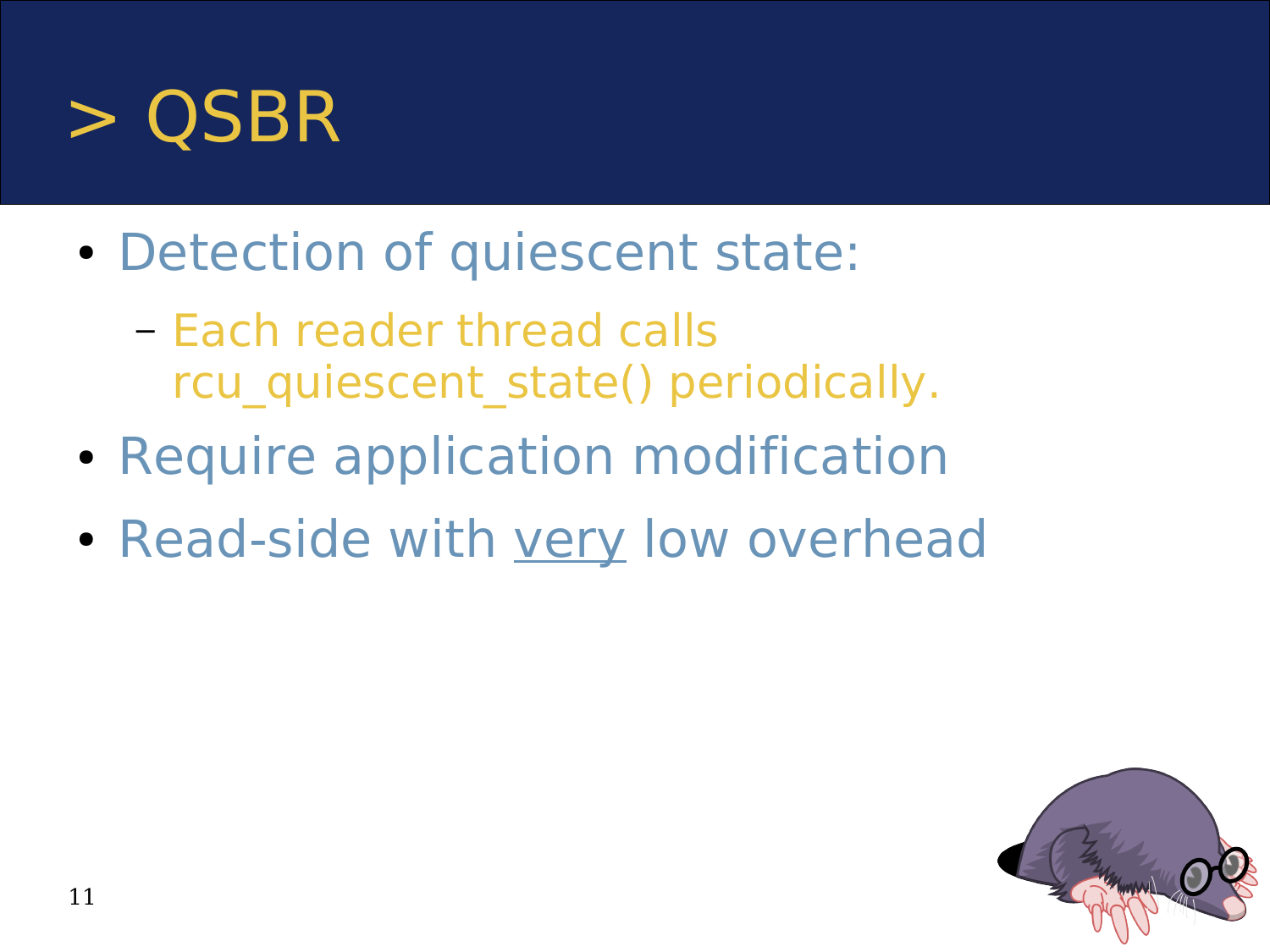### > Generic RCU

- Detection of quiescent state:
	- rcu\_read\_lock()/rcu\_read\_unlock() mark the beginning/end of the critical sections
	- Counts nesting level
- Suitable for library use
- Higher read-side overhead than QSBR due to added memory barriers

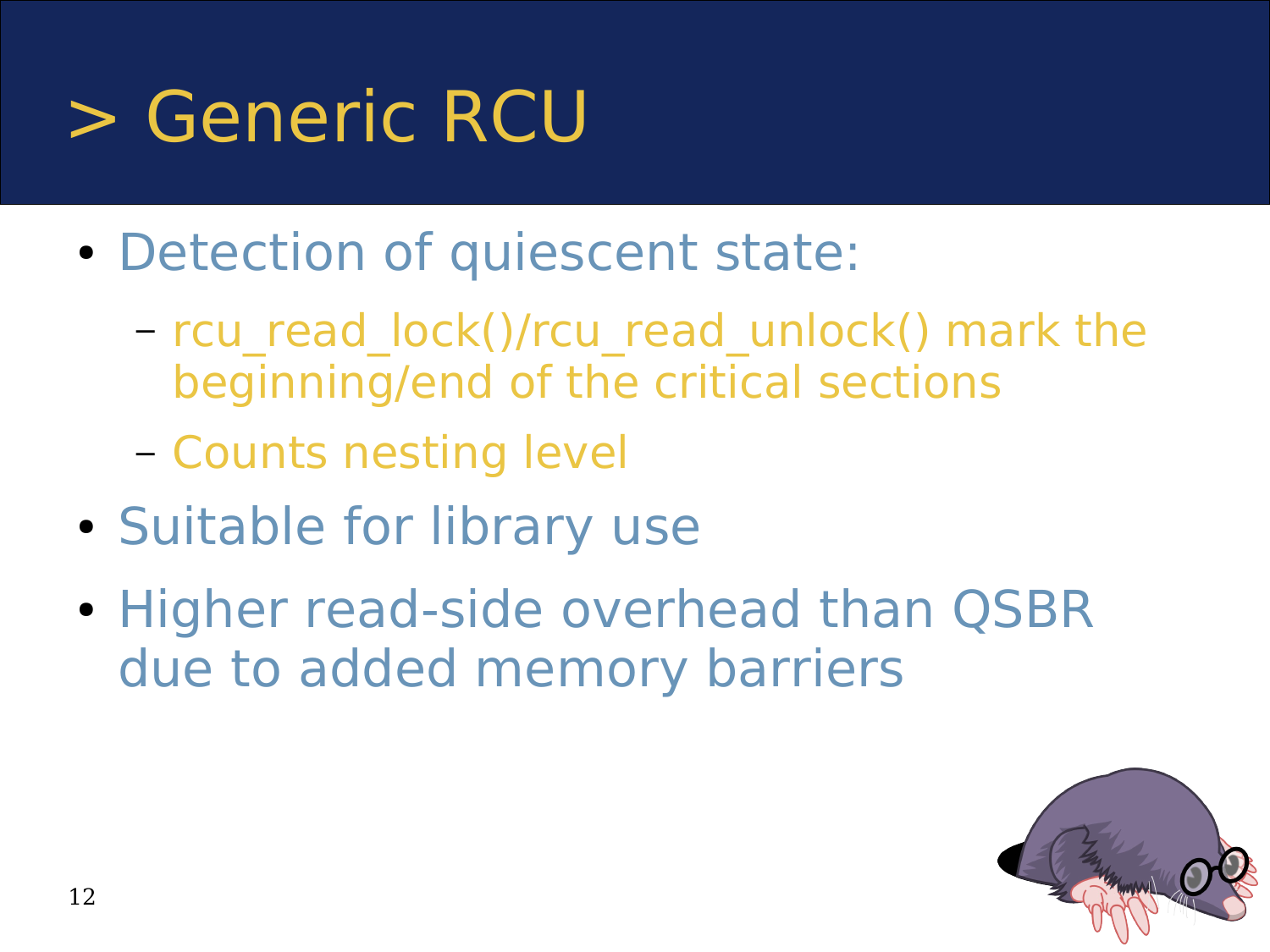### > Signal-based RCU

- Same quiescent state detection as Generic RCU
- Suitable for library use, but reserves a signal
- Read-side close to QSBR performance
	- Remove memory barriers from rcu read lock()/rcu read unlock().
	- Replaced by memory barriers in signal handler, executed at each update-side memory barrier.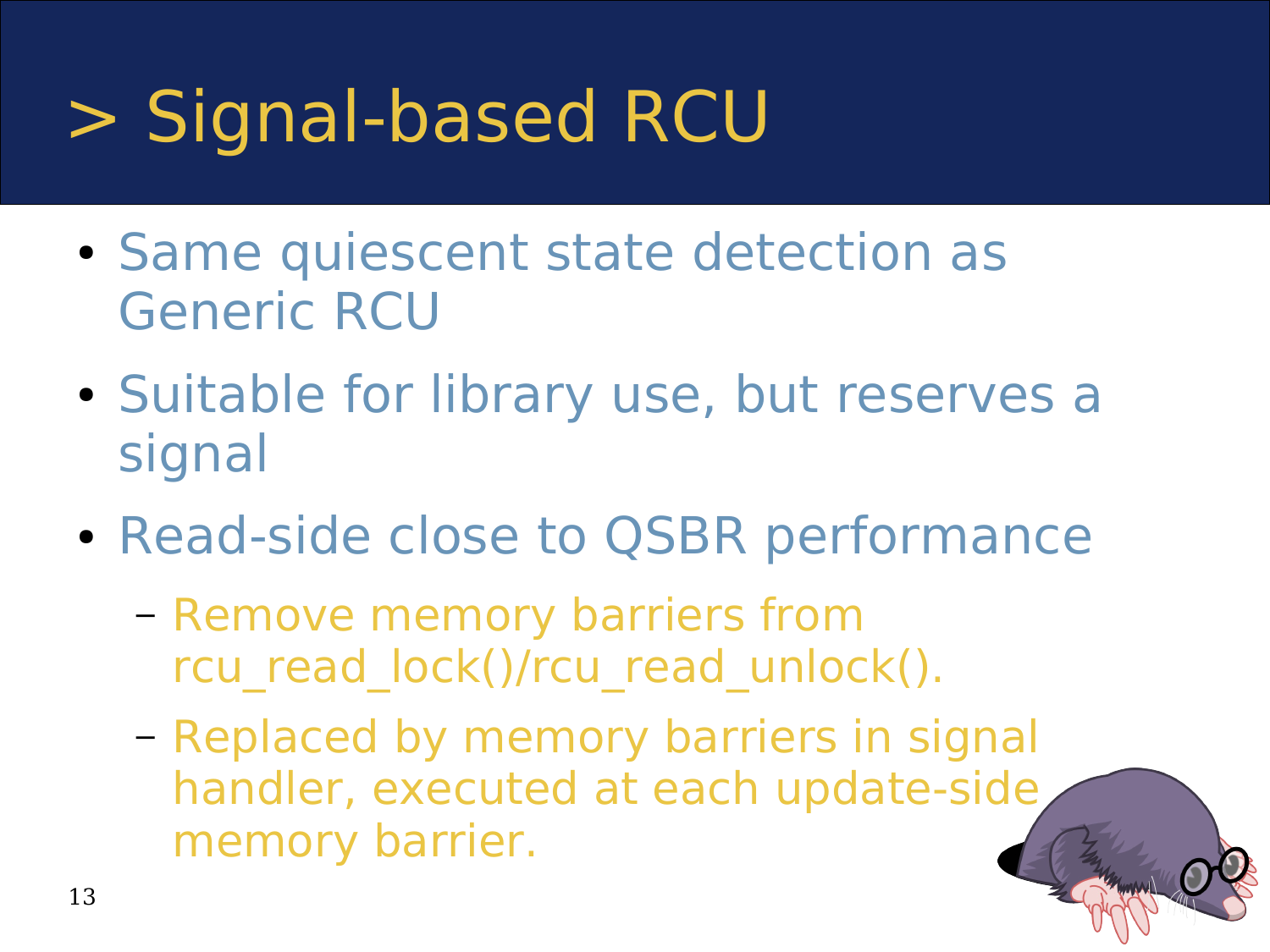## $>$  call rcu()

- Eliminates the need to call synchronize rcu() after each removal
- Queues RCU callbacks for deferred batched execution
- Wait-free unless per-thread queue is full
- "Worker thread" executes callbacks periodically
- Energy-efficient, uses sys futex()

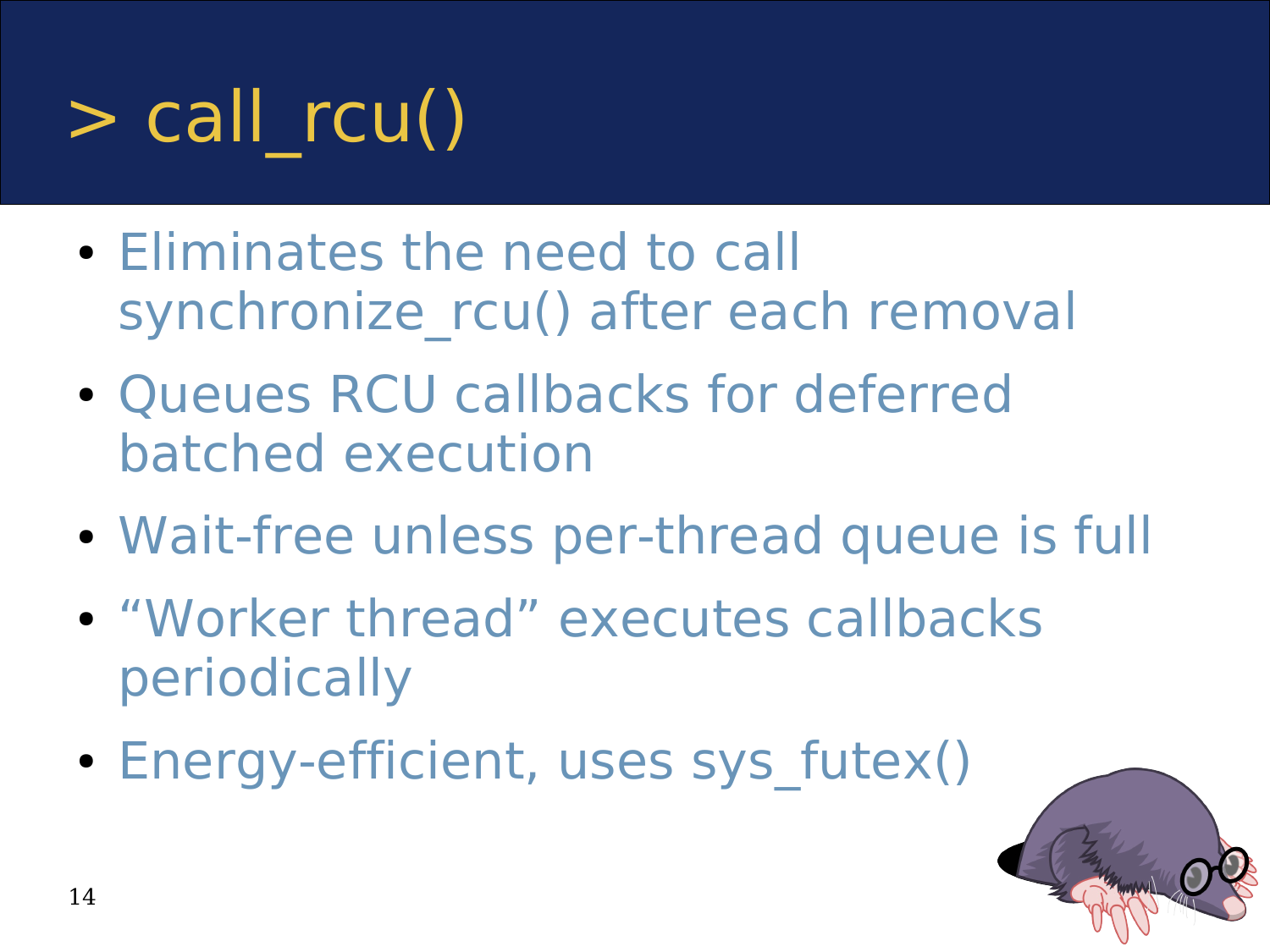### > Example: RCU Read-Side

```
struct mystruct *rcudata = &somedata;
```

```
/* register thread with rcu_register_thread()/rcu_unregister_thread() */
void fct(void)
```

```
struct mystruct *ptr;
```
{

```
rcu read lock();
   ptr = rcu_dereference(rcudata);
   /* use ptr */rcu read unlock();
}
```
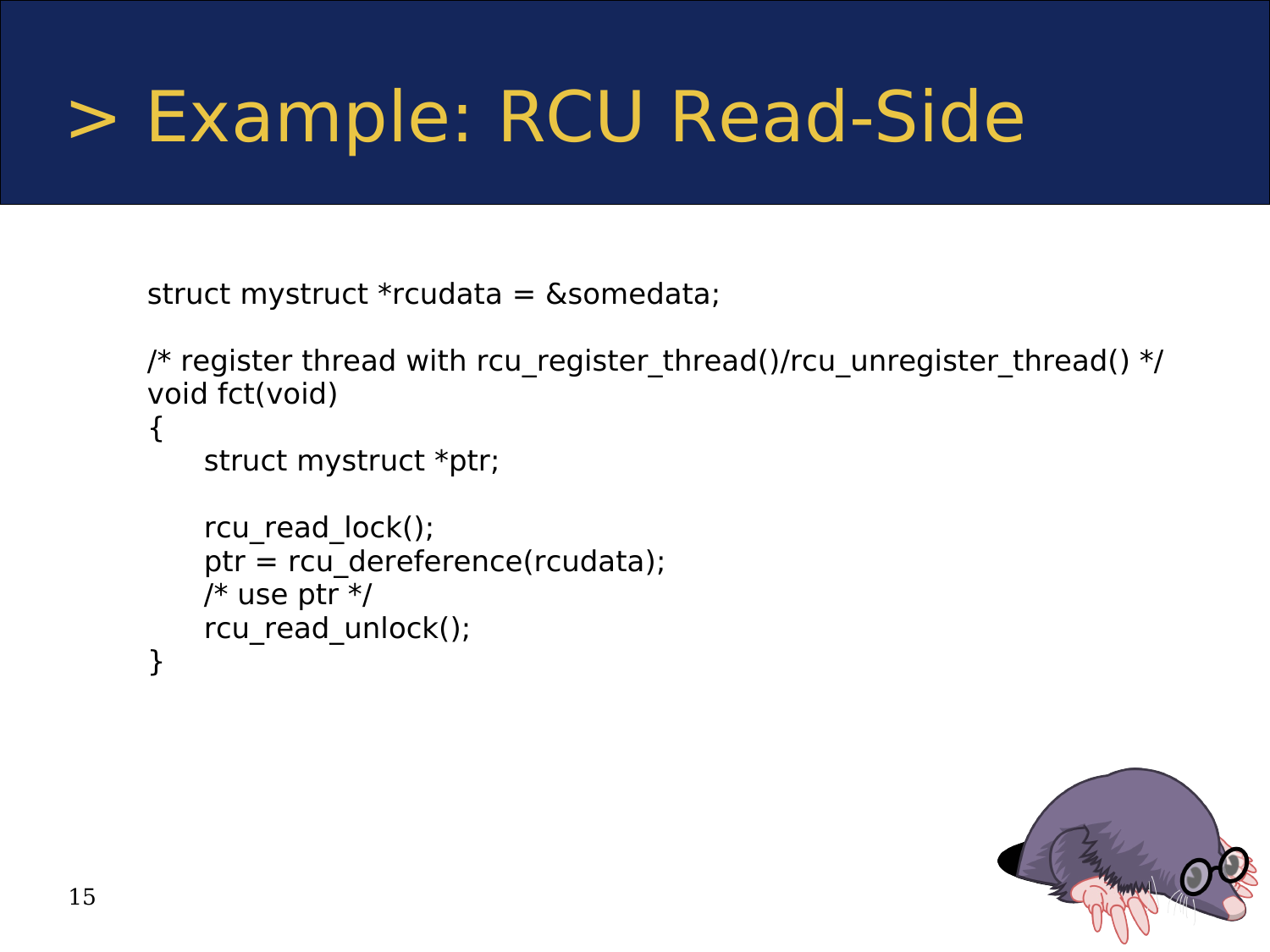#### > Example: exchange pointer

```
struct mystruct *rcudata = &somedata;
```

```
void replace_data(struct mystruct data)
\{struct mystruct *new, *old;
```

```
new = malloc(sizeof(*new));memcpy(new, &data, sizeof(*new));
old = rcu_xchg_pointer(&rcudata, new);
call rcu(free, old);
```
}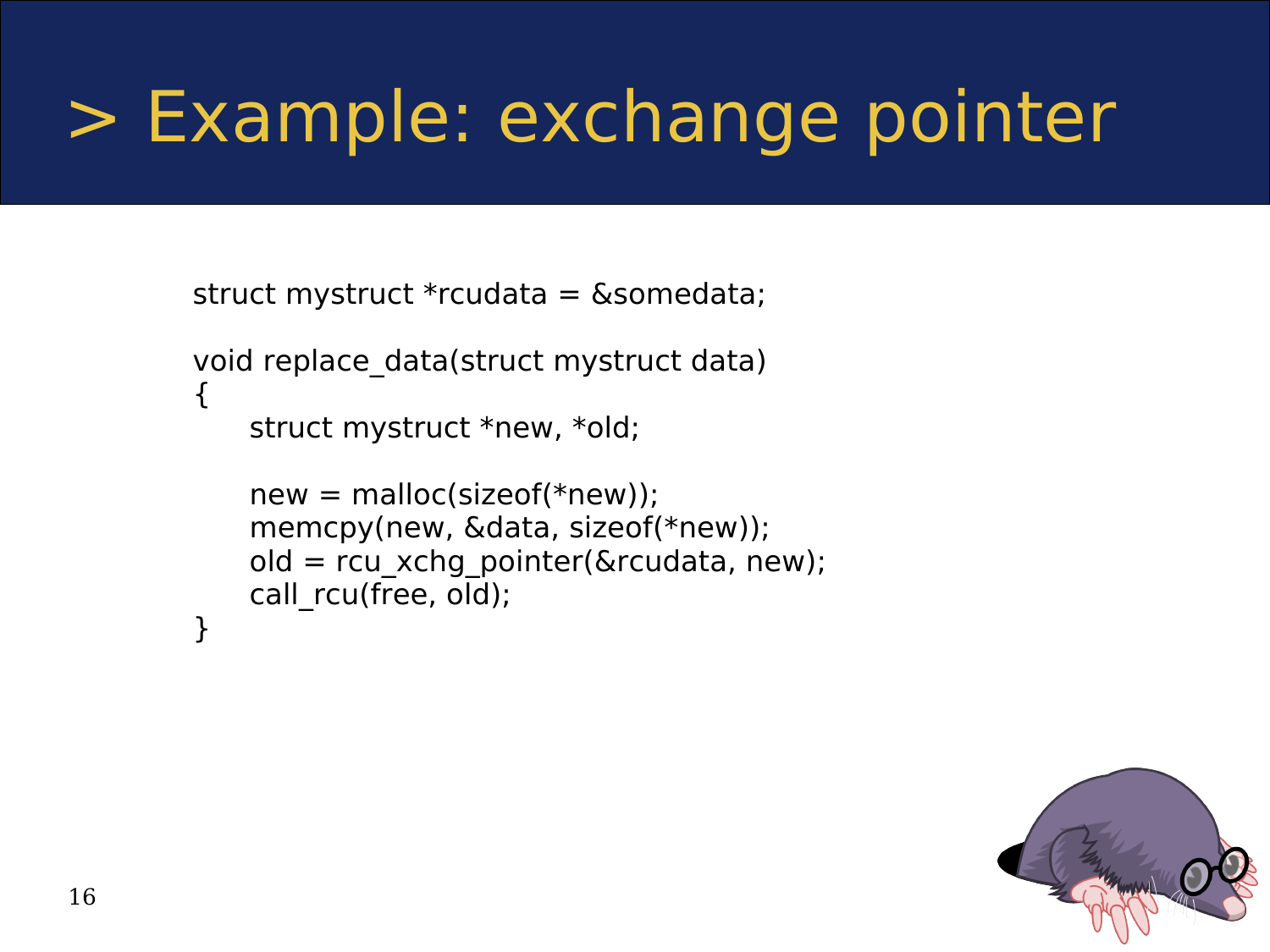### > Example: compare-and-exchange pointer

```
struct mystruct *rcudata = &somedata;
```
17

```
/* register thread with rcu register thread()/rcu unregister thread() */void modify data(int increment a, int increment b)
\{struct mystruct *new, *old;
```

```
new = malloc(sizeof(*new));rcu read lock(); \frac{1}{2} /* Ensure pointer is not re-used \frac{1}{2}do {
       old = rcu dereference(rcudata);
       memcpy(new, old, sizeof(*new));
       new->field a += increment a;
       new->field b += increment b;
   } while (rcu_cmpxchg_pointer(&rcudata, old, new) != old);
   rcu_read_unlock();
   call rcu(free, old);
}
```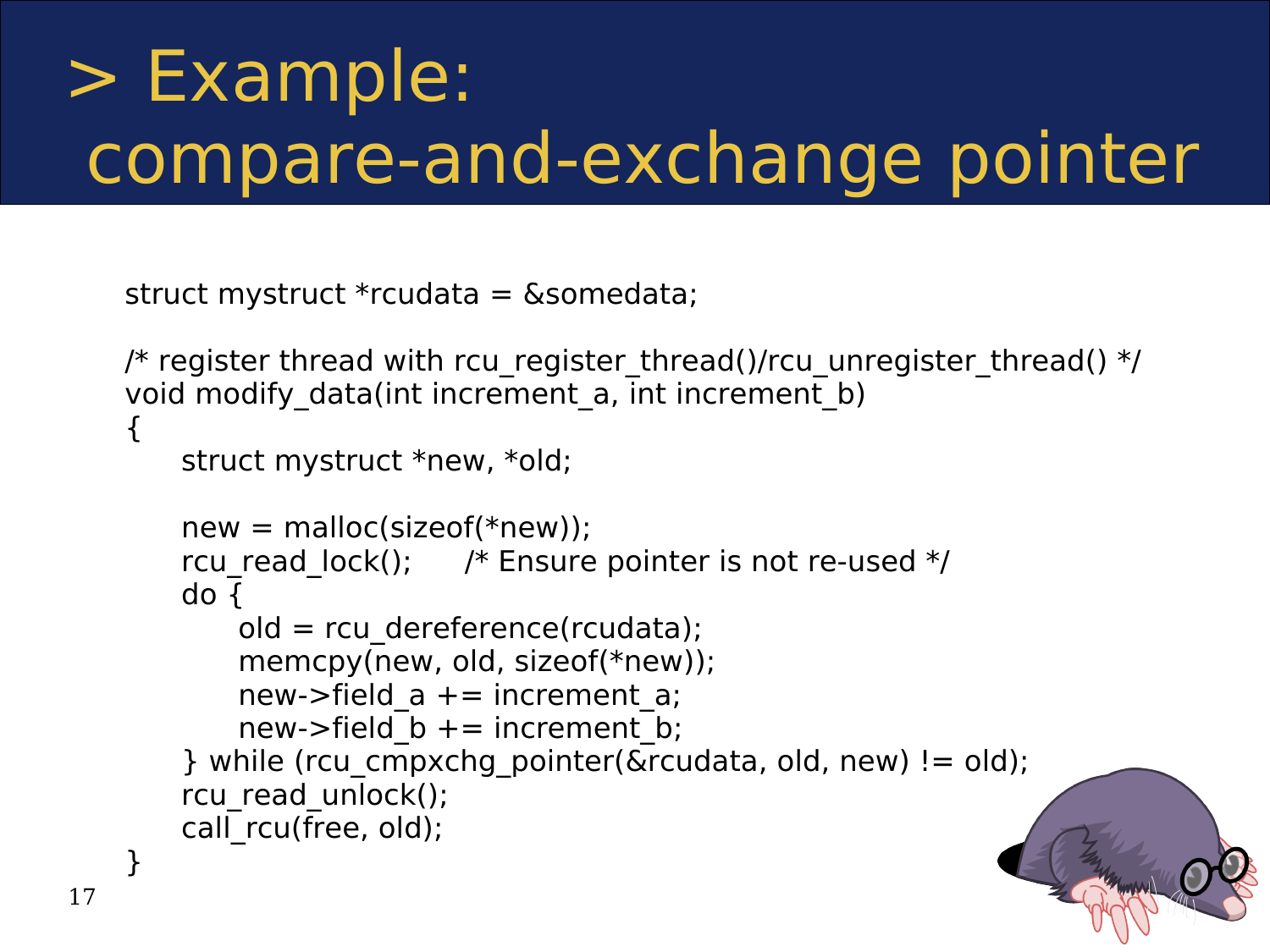#### > Benchmarks

- Read-side Scalability
- Read-side C.S. length impact
- Update Overhead

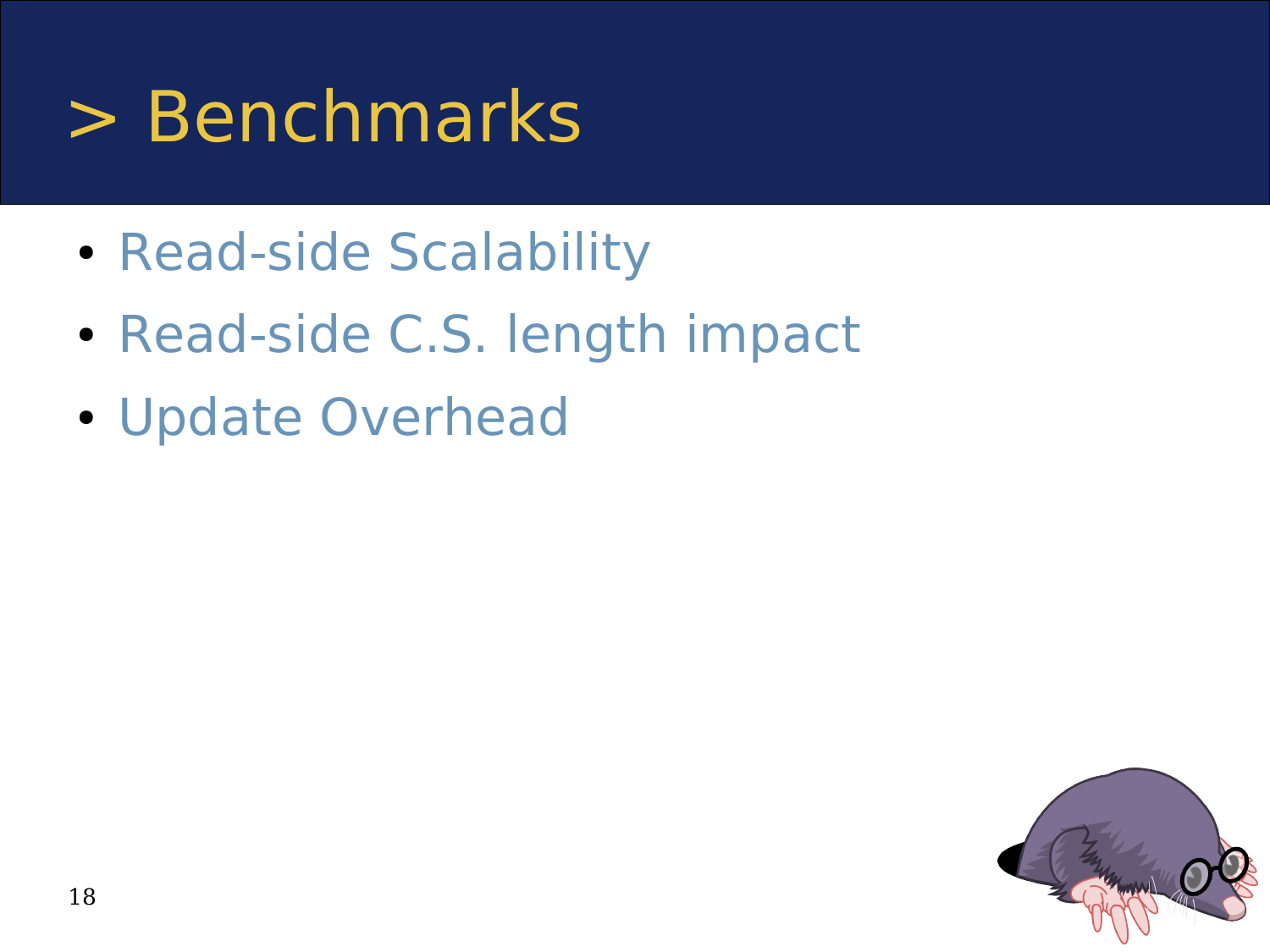#### > Read-Side Scalability





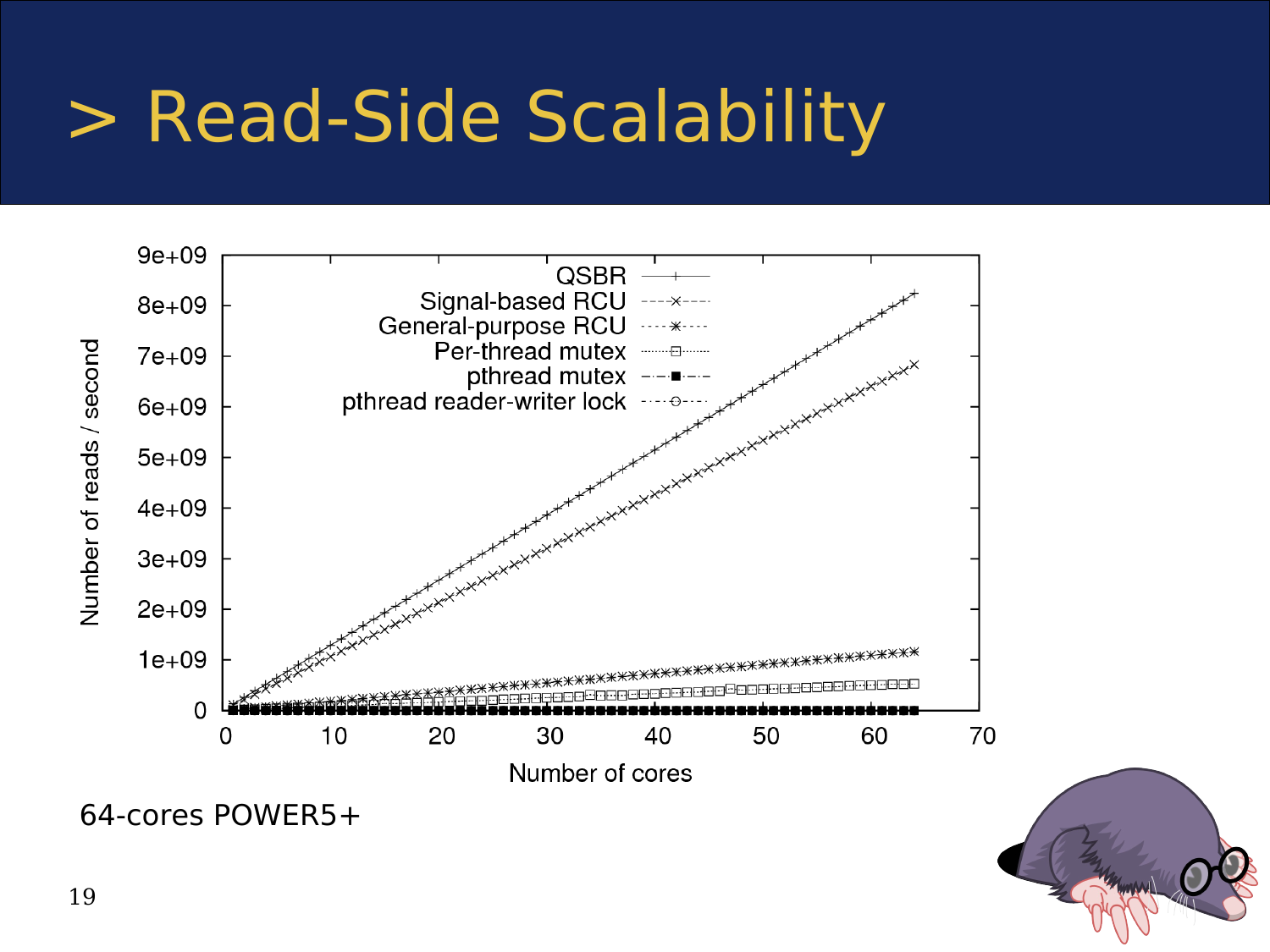#### > Read-Side C.S. Length Impact



64-cores POWER5+, logarithmic scale (x, y)

Number of reads / second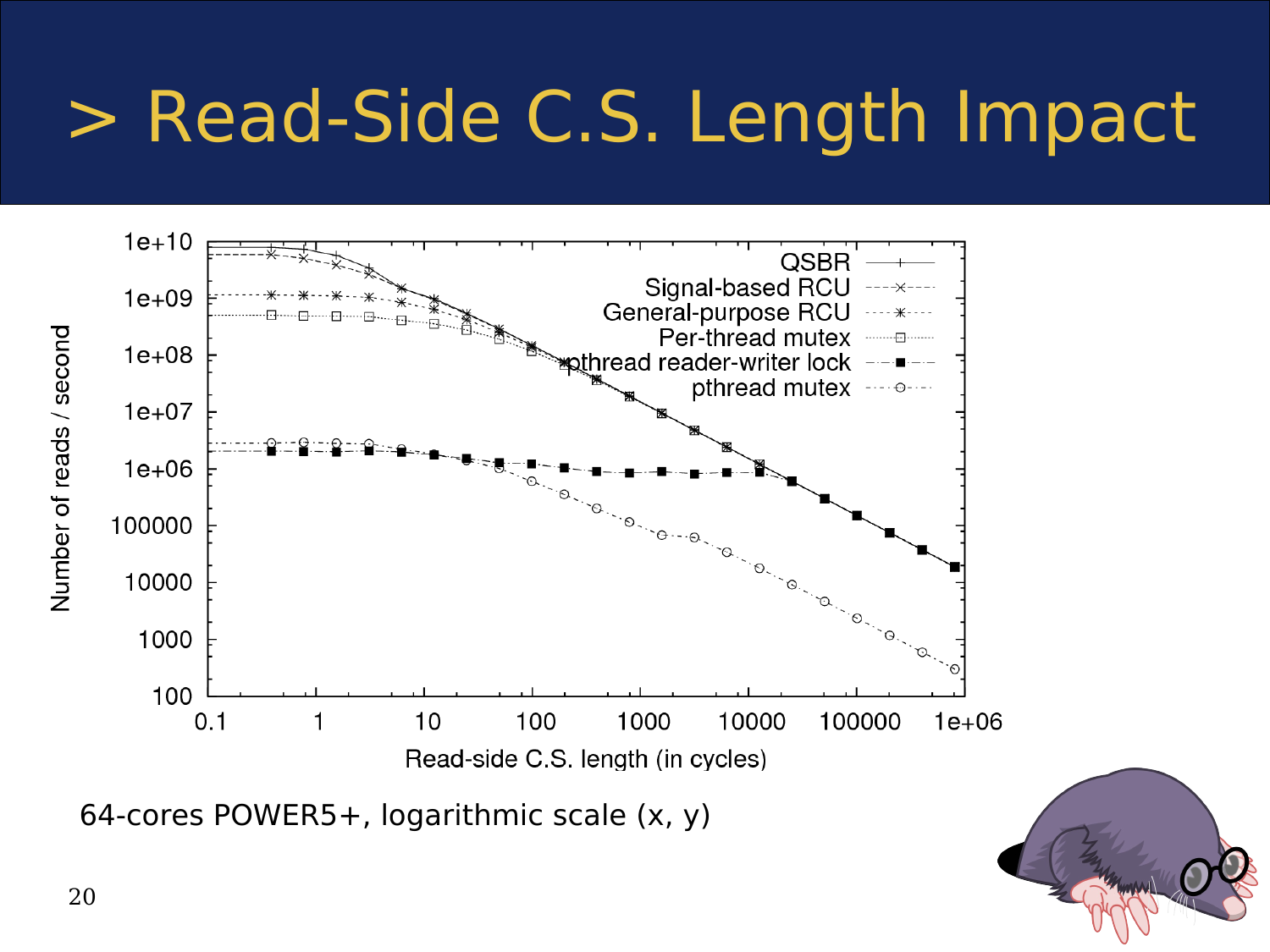### > Update Overhead



64-cores POWER5+, logarithmic scale (x, y)

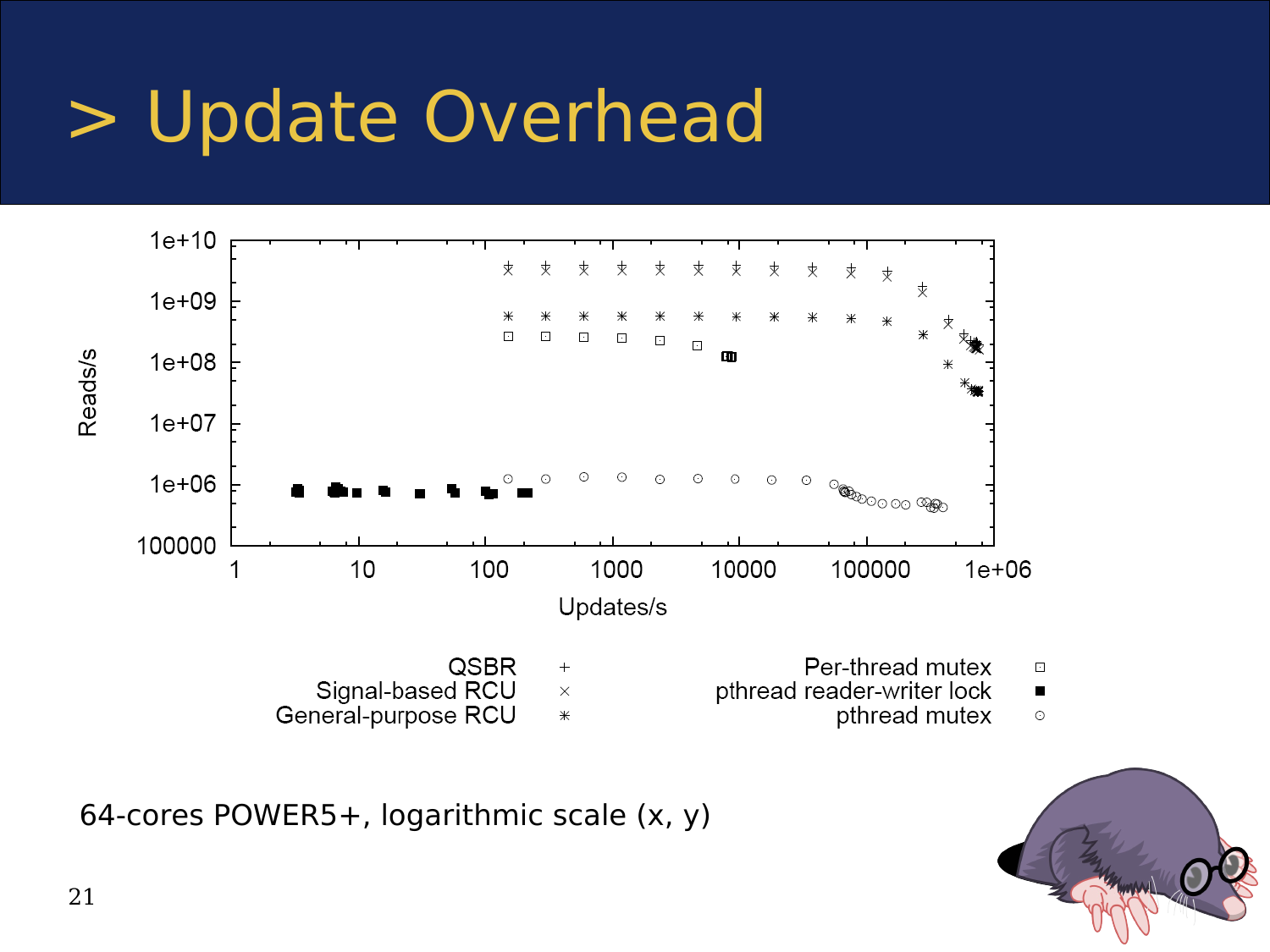- Multithreaded applications with readoften shared data
	- Cache
		- Name servers
		- Proxy
		- Web servers with static pages
	- Configuration
		- Low synchronization overhead
		- Dynamically modified without restart

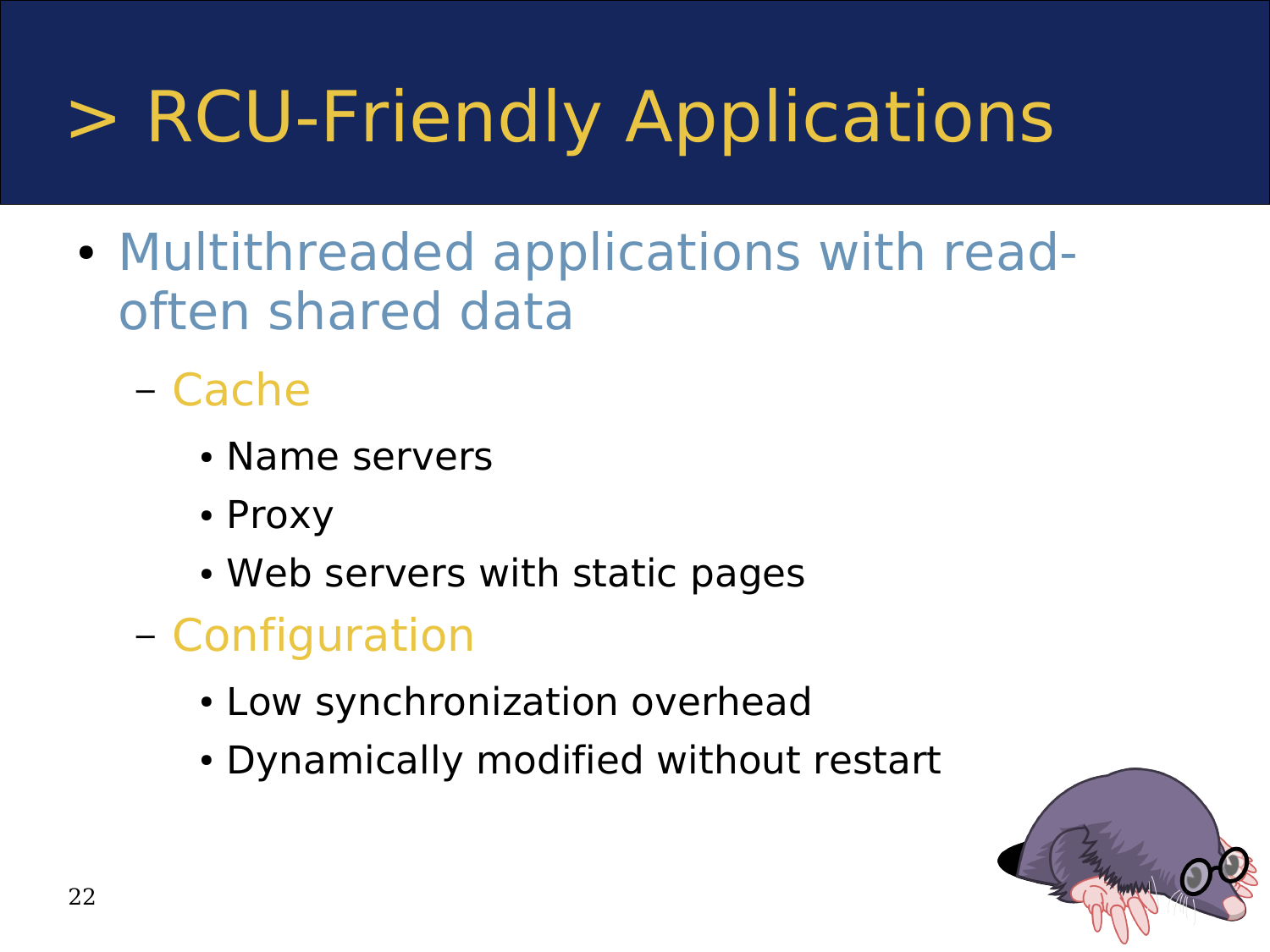- Libraries supporting multithreaded applications
	- Tracing library, e.g. lib UST (LTTng port for userspace tracing)
		- <http://git.dorsal.polymtl.ca/?p=ust.git>

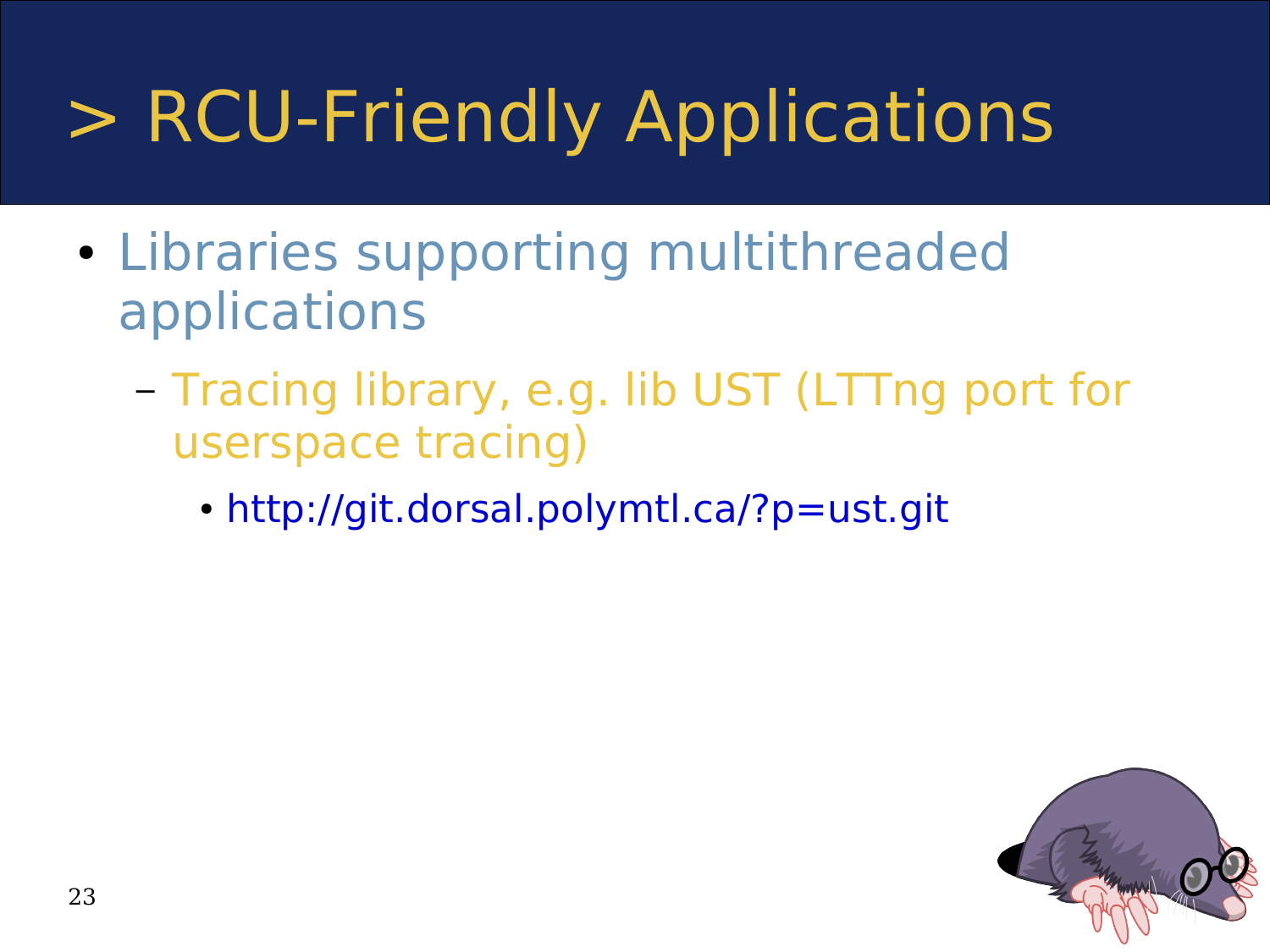- Libraries supporting multithreaded applications (cont.)
	- Typing/data structure support
		- Typing system
			- Creation of a class is a rare event
			- Reading class structure happens at object creation/destruction (\_very\_ often)
			- Applies to gobject
				- Used by: gtk/gdk/glib/gstreamer...
		- Efficient hash tables
		- Glib "quarks"

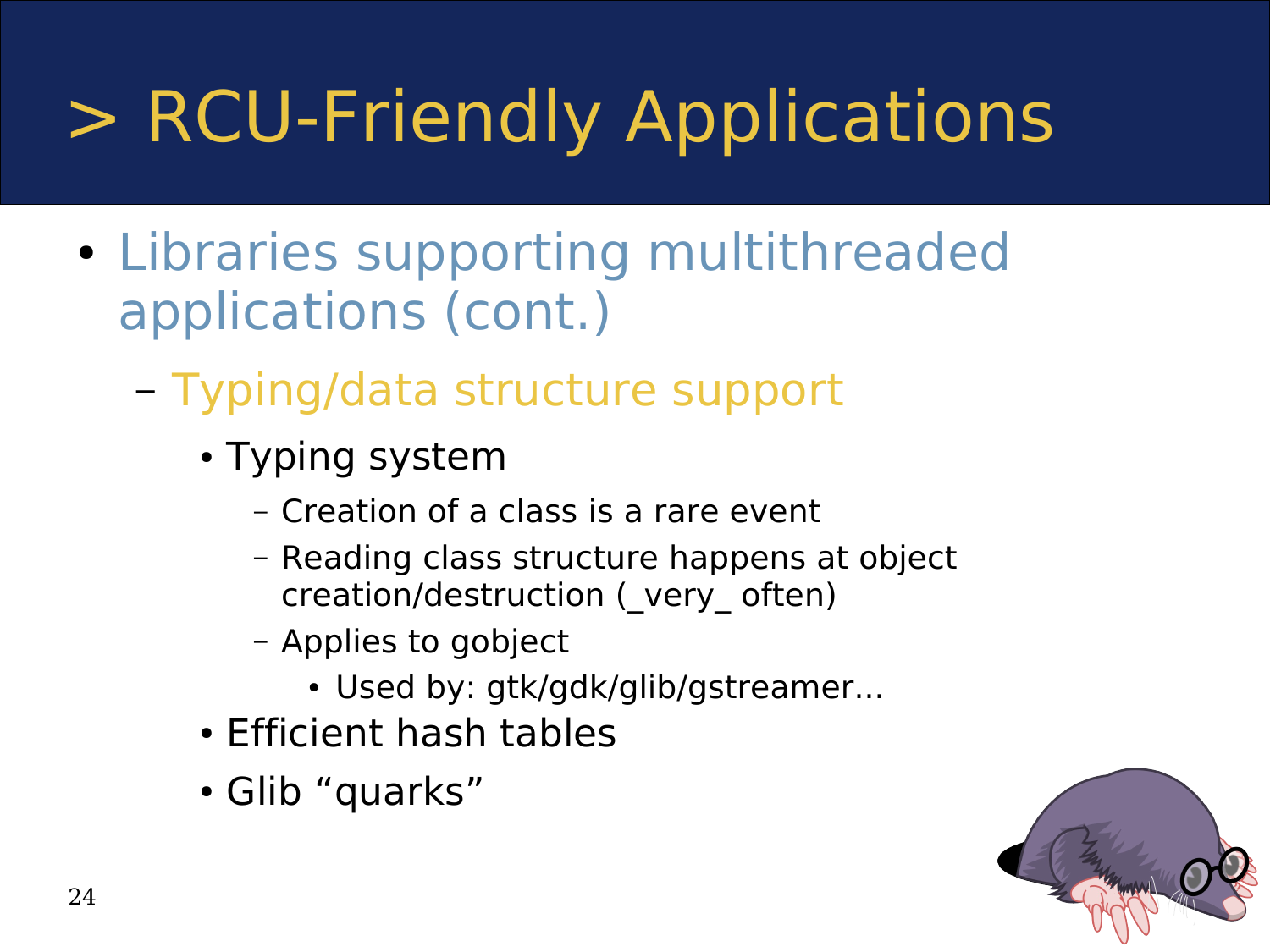- Routing tables in userspace
- Userspace network stacks
- Userspace signal-handling
	- Signal-safe read-side
	- Could implement an inter-thread signal multiplexer
- Your own?